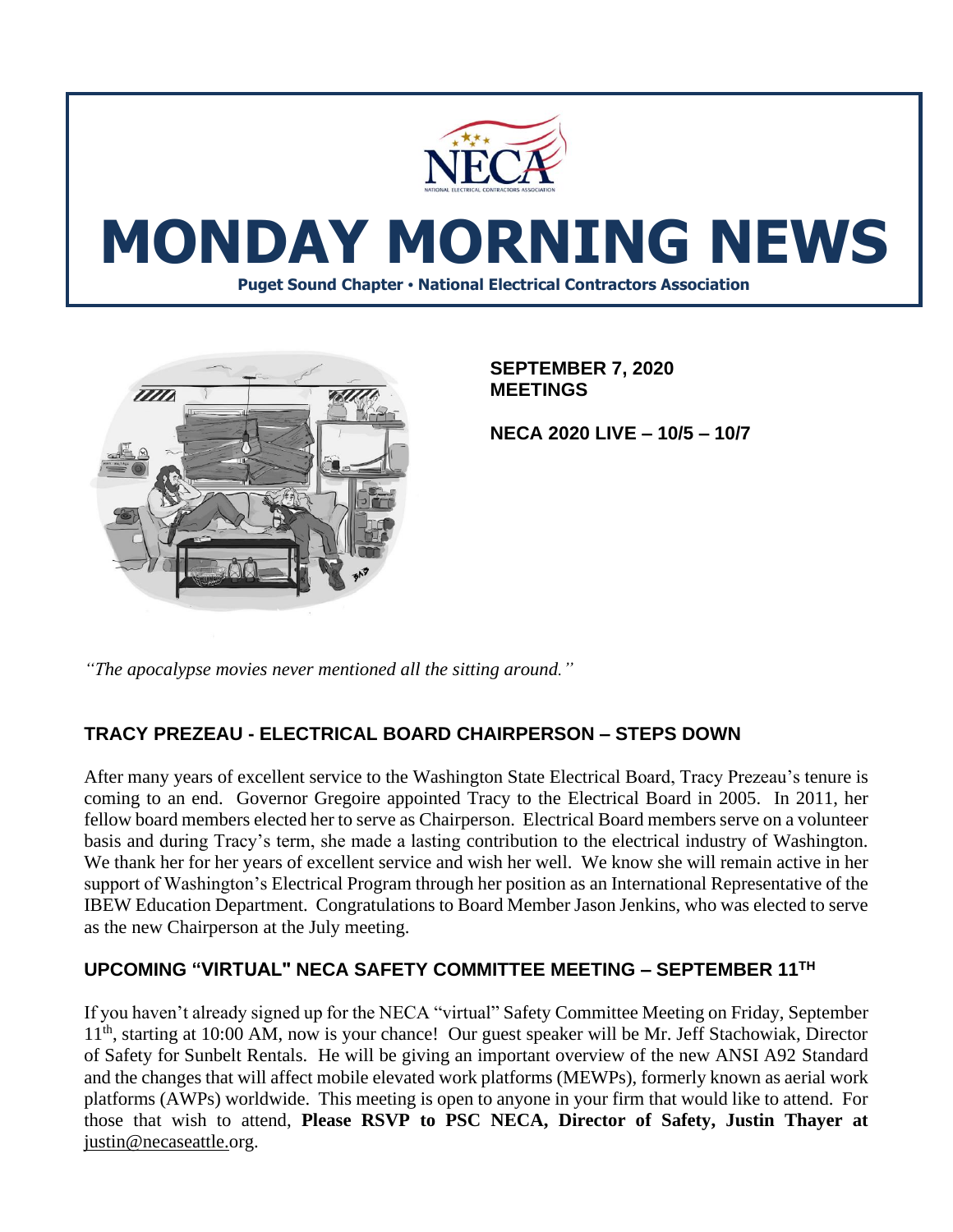# **CDC: BEWARE OF COUNTERFEIT N95 MASKS**



Recent federal government guidance cautions workers looking to protect themselves from hazards such as sand, silica dust or the coronavirus, to carefully consider the source of their respiratory protection. The National Institute for Occupational Safety and Health, which is part of the Centers for Disease Control and Prevention, says counterfeit respirators are being sold in the U.S. and that the models — many of them made in China — may not be capable of providing appropriate respiratory protection. NIOSH has posted a list of [dozens of suspect brands](https://www.cdc.gov/niosh/npptl/usernotices/counterfeitResp.html) on its website as well as what to look for in approved face coverings.

Some of the brands listed as counterfeit include:

- Valmy model VRN95
- INSAFE
- DermaCare or Espomega with model numbers HY8710, HY8812 and HY8816
- Intech Safety Pvt. Ltd.
- Safe Life model B130 and model B150
- SAS model 8617A
- Some models claiming to be from Shining Star Electronic Technology

NIOSH-approved respirators have an approval label on or within the packaging of the respirator and/or within the instructions containing one the following designations: N95, N99, N100, R95, R99, R100, P95, P99 or P100. Signs that a respirator may be counterfeit include:

- No markings.
- NIOSH spelled incorrectly.
- The presence of decorative fabric or other decorative add-ons such as sequins.
- Claims approved for children. (NIOSH does not approve any type of respiratory protection for children.)
- Ear loops instead of headbands.

# **NEW NECA SAFETY WEBINAR – FALLS FROM ELEVATION**

Join NECA on Tuesday, September 15<sup>th</sup>, 11:00 AM for a webinar focused on falls from elevation in the construction industry. Fatalities caused by falls from elevation continue to be a leading cause of death for construction employees, accounting for 320 of the 1,008 construction fatalities recorded in 2018. In honor of OHSA's National Safety Stand-Down to prevent falls in construction, this webinar, presented by NECA and the Electrical Training ALLIANCE with special guest Scott Ketcham, Director of OSHA's Directorate of Construction, strives to raise fall hazard awareness across the country. This program will focus on both outside utility fall protection measures and construction fall protection for inside electrical contractors. For those interested in attending, you can click [here](https://courses.necanet.org/course/session/details/719) to register.